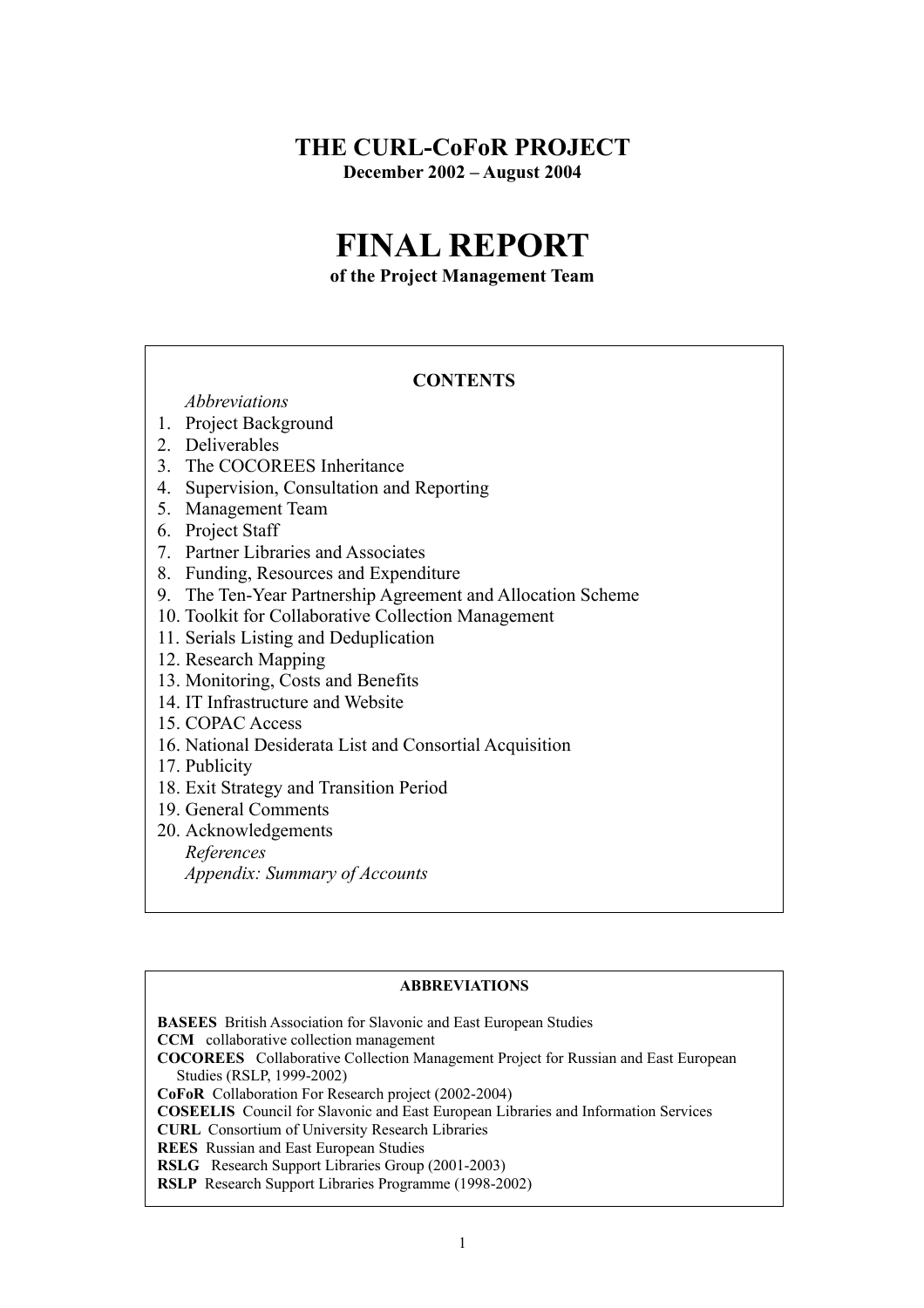### **1. Project Background**

The CoFoR (Collaboration For Research) project was set up by the CURL Board in 2002, on the recommendation of CURL's Resource Management Task Force, as part of its strategy to take forward work on collaborative collection management (CCM) among UK research libraries which would build on the experience of the Research Support Libraries Programme (RSLP, 1999-2002). CURL took particular account of the views of the Research Support Libraries Group, which followed up the RSLP findings by recommending the formation of a Research Libraries Network (RLN) to give policy direction to library provision for research in the  $UK<sup>1</sup>$ ; and of the RSLPfunded study on barriers to resource sharing in libraries<sup>2</sup>.

 The project was conceived as a platform for testing – beyond the pilot stage – the practicability of a CCM scheme as applied to libraries supporting a specific field of research; and as a means of generating from this experience (if successful) a set of tools that could be used to extend CCM to other subjects. The RSLP's COCOREES project for CCM in Russian and East European Studies was seen as a successful initiative which could offer a suitable foundation for these purposes. In consultation with the Res Man Task Force, the COCOREES Management Team prepared a proposal for this successor project which was accepted by the CURL Board in October 2002. This *Final Report* covers the work of the project as originally funded by CURL from December 2002 to August 2004, but reference is also made to the Transition Period which has followed it (*see 18 below*).

# **2. Deliverables**

The agreed deliverables were as follows:

- 1. Tested and agreed procedures and tools (templates, policy guidelines, procedural recommendations, etc.) to facilitate:
	- Collaborative acquisition, with the aims of expanding the range of research resources available in the UK and making more effective use of resources currently held.
	- Collaborative retention, with the aim of ensuring that research resources in the UK are preserved and kept accessible.
	- Deduplication of serials (with special reference to the treatment of lesser-used backruns, and to digitisation and other forms of surrogacy), in the interests of ensuring suitable coverage while freeing funding for other acquisitions.
- 2. Methodologies for:
	- Mapping relationships between research activity and library provision, to improve linkage between research planning and the library resources that underpin it.
	- Ascertaining the costs, potential savings and other benefits of CCM activity.
	- Identifying the effects of CCM initiatives, in terms of improvements in the availability of research resources and access to them.
- 3. Maintenance and expansion of the COCOREES database service of collection descriptions, serials listings and other information, to underpin and inform 1 and 2 above, and to continue the service offered to REES researchers.

All deliverables were to have REES materials as their subject matter, and academic REES research as their primary object of support; but it was fundamental to the project that the outcomes should be delivered in forms that allowed wider subject applicability.

*Issues and Comments.* In the course of the project, the deliverables coalesced around three main foci of activity:

1. Negotiating and setting up a ten-year agreement with partner libraries on retention, transfer and acquisition for REES (*see 9*).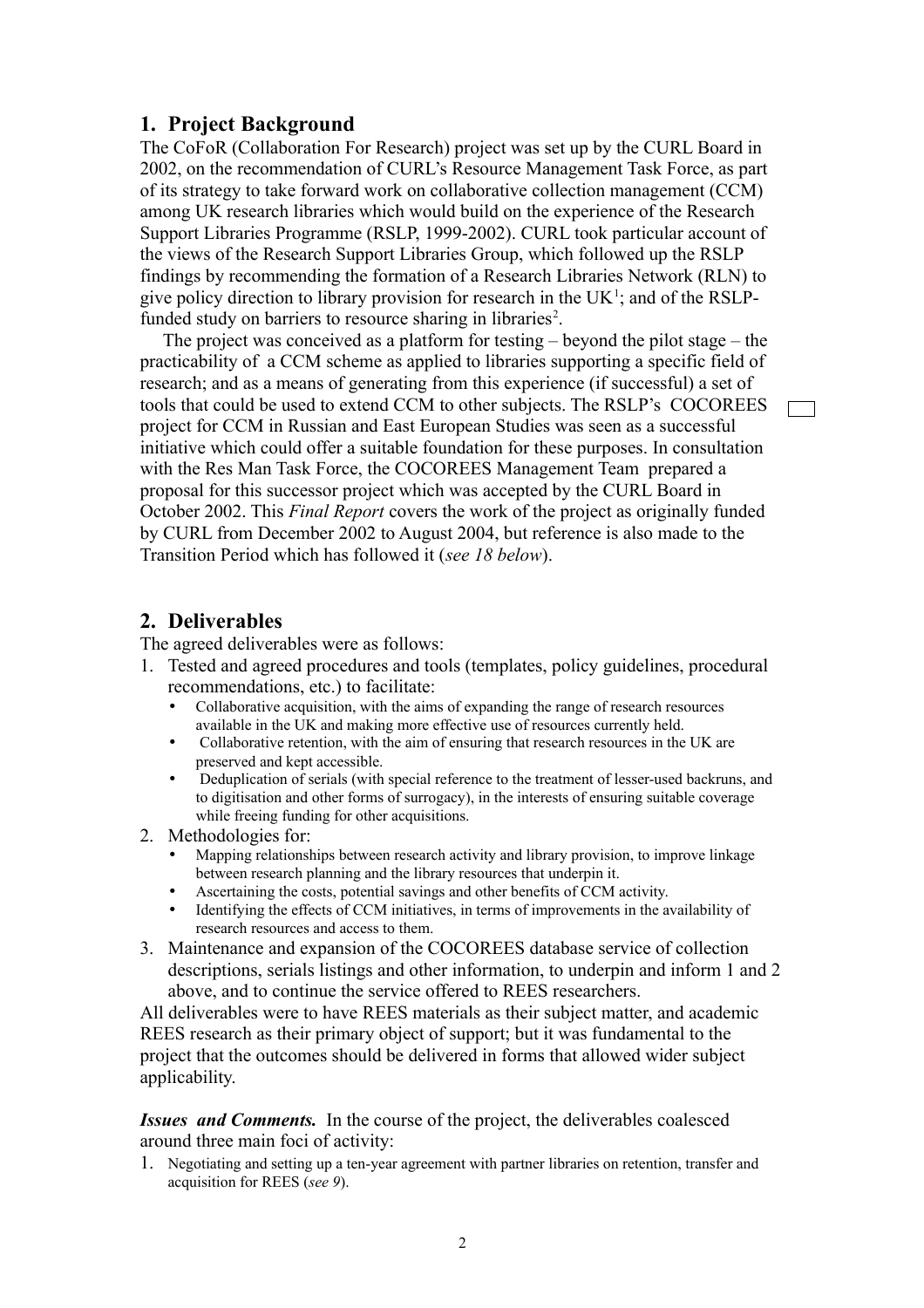- 2. Producing a Toolkit of model documents and guidance notes, derived from CoFoR's experience, to facilitate the extension of CCM to other subjects (*see 10*).
- 3. Turning the serial holdings data inherited from COCOREES into a workable vehicle for the deduplication, retention and transfer of serials (*see 11*).

On the delivery of other commitments, *see* sections 16 on consortial acquisition, 12 on research mapping, and 13 on monitoring costs and benefits.

# **3. The COCOREES Inheritance**

CURL-CoFoR was not conceived as a mere extension of the COCOREES project, but it did incorporate the further development of several COCOREES initiatives. The principal products of COCOREES were:

- A searchable set of descriptions for research collections in REES in 80 UK libraries.
- A searchable location list of REES serials held in 52 UK libraries, recording holdings of c.35,000 titles.
- Standard-format collection policy statements for partner libraries.
- A National Desiderata List of major research resources for REES to act as a basis for consortial acquisition.
- An IT infrastructure for the above, all of which were accessible on the project website at [http://www.cocorees.ac.uk](http://www.cocorees.ac.uk/)
- Accessions and expenditure data for REES from partner libraries.
- Four interim reports<sup>3-6</sup>, and the *Final Report<sup>7</sup>*.

*Issues and Comments.* CURL-CoFoR benefitted greatly from this legacy of data about the UK library resources with which it was engaged, as well as from the experience of area/subject-specialised IT development work. There has also been the advantage of continuity in personnel. All four members of the COCOREES Management Team, including the Project Manager, joined the new Management Team, and both Project Officers also transferred to CURL-CoFoR. Very importantly, all twelve libraries participating in COCOREES agreed to become CoFoR partners.

# **4. Supervision, Consultation and Reporting**

The project was carried out under the supervision of CURL's Resource Management Task Force, through which the CoFoR Management Team reported to the CURL Board. Progress reports were provided in advance of every Task Force and Board meeting, and a presentation was given to the CURL Members' Meeting in Dublin in March 2004. Liaison with partner libraries was maintained through designated staff contacts, and a meeting of partner representatives was held at Birmingham in July 2003. The Committee of BASEES (the principal academic association in REES) acted as academic consultants to the project, and the Committee of COSEELIS as professional consultants. Both received reports from the Management Team and took an active part in the project.

*Issues and Comments.* The project's status, and its acceptability to partners and potential partners (quite apart from its financial viability), were crucially dependent on CURL's sponsorship and on its explicit endorsement of the project as an expression of CURL's determination to lead from the front in developing CCM for the benefit of HE research. The CoFoR experience indicates that a more casual or selfdetermined agreement between partners will not work, and that it is important to involve an authoritative supervisory agency. Similarly, the early and continuing involvement of relevant scholarly associations, such as BASEES, not only lend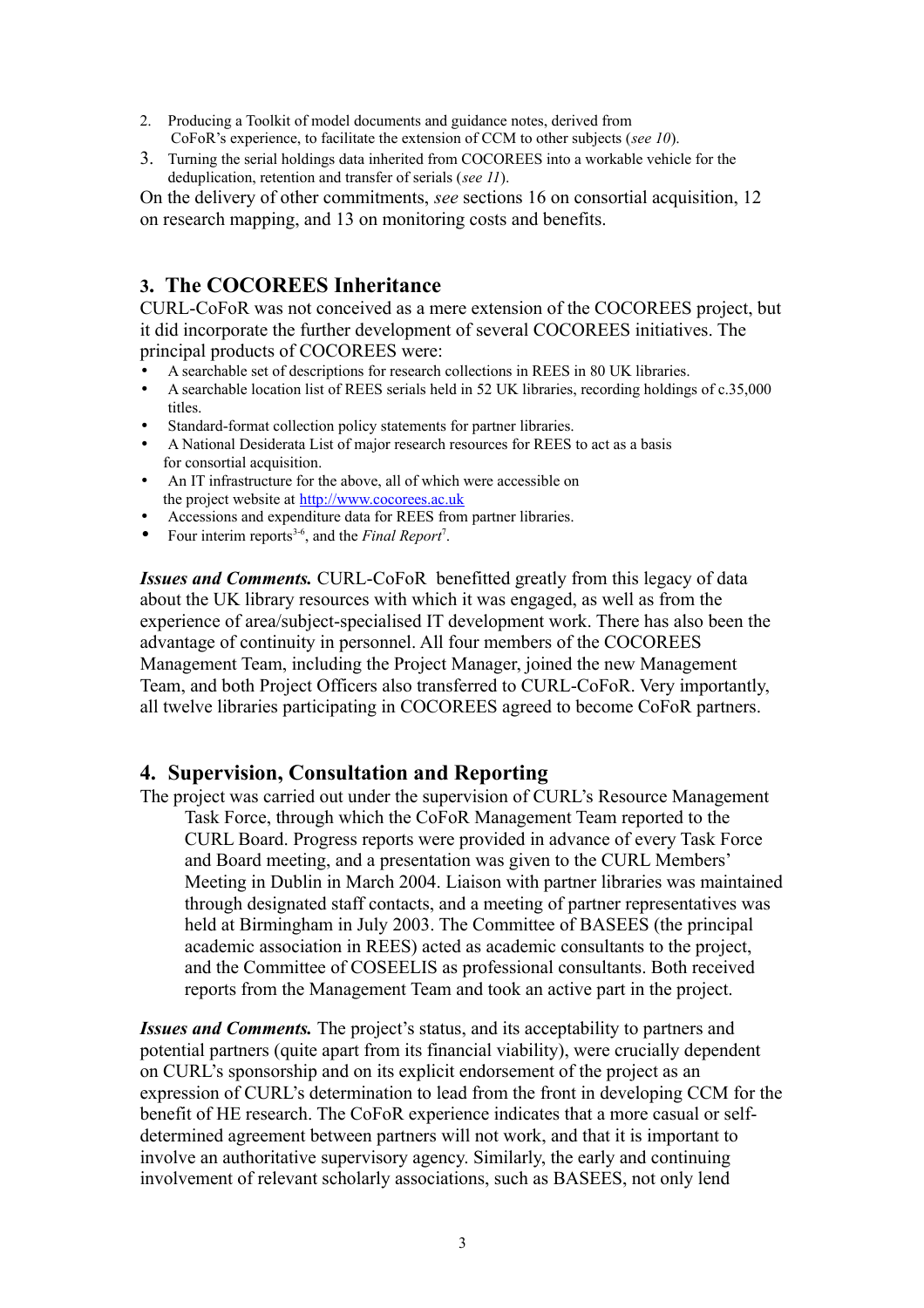academic credibility to a CCM scheme but also offer opportunities for dialogue with researchers and cooperation over data collection.

# **5. Management Team**

The CoFoR Management Team consisted of:

- *Project Director*: Jill Russell, Academic Support Team Manager, University of Birmingham Information Services (for CURL Res Man Task Force).
- *Project Manager*: Gregory Walker, formerly Head of Collection Development, Bodleian Library, and former Project Head, COCOREES.
- Marie-Pierre Détraz, CURL Executive Secretary.
- Ron Hogg, Head of Slavonic, Eastern & Central European Acquisitions, British Library, Boston Spa.
- Tania Konn-Roberts, Head of Russian and East European Collections, Glasgow University Library.
- Lesley Pitman, Librarian and Director of Information Services, SSEES (UCL) and Chair of COSEELIS.
- Christine Thomas, Head of Slavonic and East European Collections, British Library, and former Chair of COSEELIS.

*Issues and Comments.* It proved possible to conduct much of the Management Team's business by email and telephone, but four full Team meetings were held over the 21 months, primarily to settle policy on major issues.

# **6. Project Staff**

The project staff consisted of a part-time Project Manager (Gregory Walker, based in Oxford) and two part-time posts of Project Officer:

- At SSEES Library (UCL), dealing with the development and maintenance of the project's IT infrastructure. Held by Alex Kovalenko throughout.
- At Glasgow University Library, dealing principally with data collection and input, and the development of relational databases. Held by Katia Rogatchevskaia December 2002 to March 2003, then by Vera MacKay April 2003 to February 2004.

*Issues and Comments.* The Project Manager maintained contact with both Project Officers, but it was essential for their effective deployment that a member of the Management Team located on the same premises – and closely familiar with their mission and priorities – should act as their line manager and directly supervise their work. This function was assumed by Lesley Pitman and Tania Konn-Roberts respectively.

# **7. Partner Libraries and Associates**

All twelve libraries taking part in the COCOREES project agreed to become partners in CoFoR. Eight further libraries joined by invitation. Two other libraries (non-HEFCE-funded), which were unable to give the undertakings expected of full partners, accepted associate status.

*Partners in the earlier RSLP COCOREES project are marked with an asterisk.*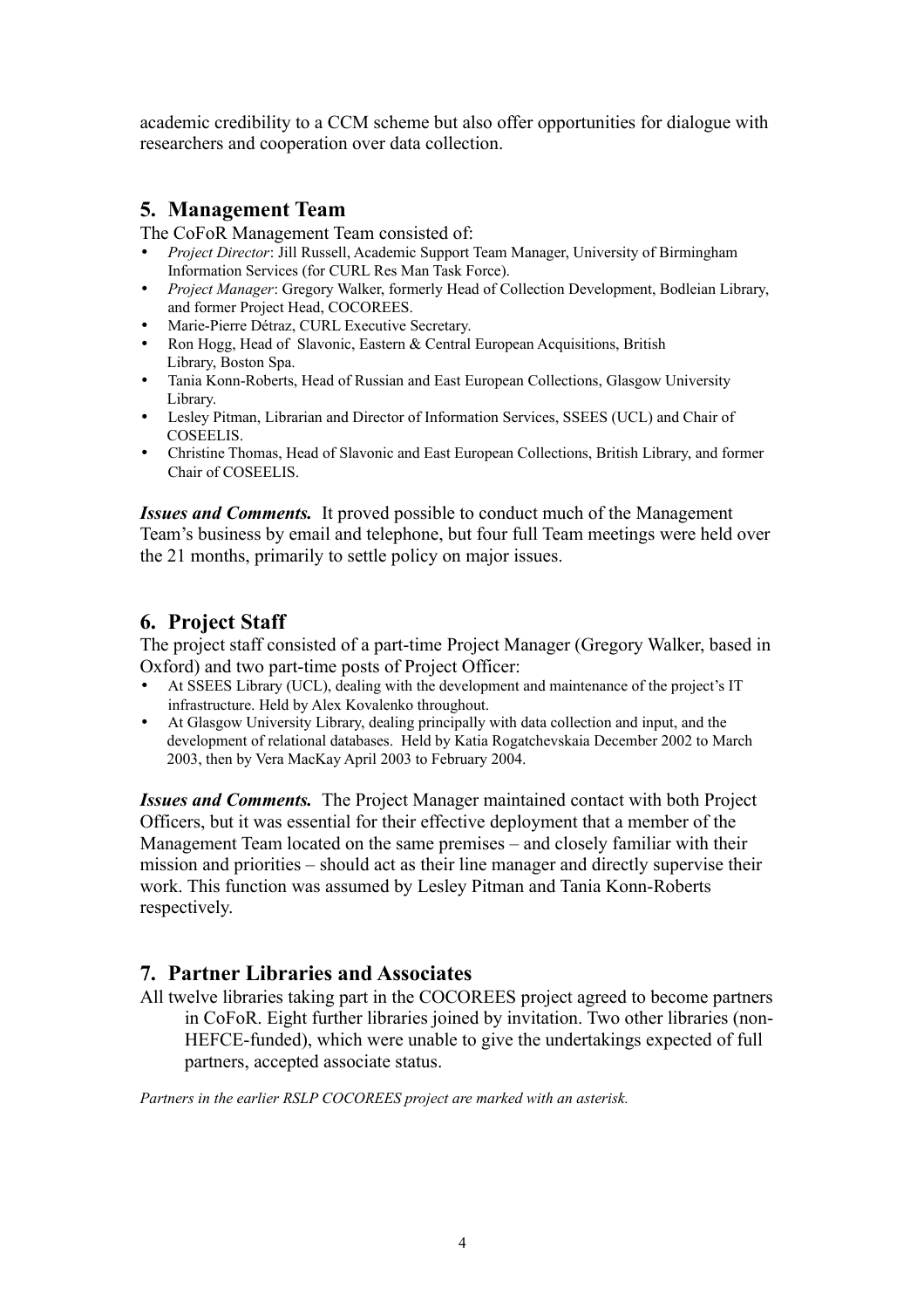Birmingham University Information Services\* Bodleian Library, University of Oxford\* Bradford University Library Bristol University Library British Library\* Brotherton Library, University of Leeds\* Cambridge University Library\* Durham University Library Edinburgh University Library Essex University Library\* Glasgow University Library\* John Rylands University Library of Manchester London School of Economics Library\* National Library of Scotland\* Nottingham University Library\* The Polish Library, London\* Royal Institute of International Affairs School of Slavonic & East European Studies Library (University College London)\* Scott Polar Research Institute Library, University of Cambridge Taylor Institution Library, University of Oxford

*Associated Institutions*

Russian and Eurasian Studies Centre, St Antony's College, Oxford Society for Cooperation in Russian and Soviet Studies, London

*Issues and Comments.* The twenty libraries created a partnership that brought together the majority of substantial REES research collections in the UK. This was more than adequate as a 'critical mass' (even allowing for the possibility of one or more withdrawals – *see 9*) to serve as a basis for setting up a ten-year Agreement which provided a satisfactory degree of subject and country coverage for retention and transfers. It also appeared to carry enough weight to conduct negotiations on consortial acquisition, but experience may have proved otherwise (*see 16*).

 In addition, the serials deduplication project encompassed many libraries outside the partnership. The partnership deliberately included several libraries which had important REES collections but which were not members of CURL and/or fell outside the HE or national library sectors. Experience suggests that this has been beneficial. It has underlined the value of specialist independent libraries to research, and has enabled the five non-CURL partners to contribute records of their research holdings to COPAC (*see 15*).

#### **8. Funding, Resources and Expenditure**

CURL provided funding of £66,954 to cover fees and salaries for the Project Manager and the two Project Officers; additional and replacement computer hardware; and travel and meeting costs. The British Library provided staff resources and other facilities for the serials deduplication subproject. The School of Slavonic and East European Studies Library (UCL) hosted the project web server as well as providing accommodation and facilities for one Project Officer; Glasgow University Library did the same for the second Project Officer, and Oxford University Library Services for the Project Manager. The CURL Secretariat supplied administrative and accounting services. The BL, UCL, Glasgow UL Birmingham UL all allowed members of their staff to give time to the work of the Management Team.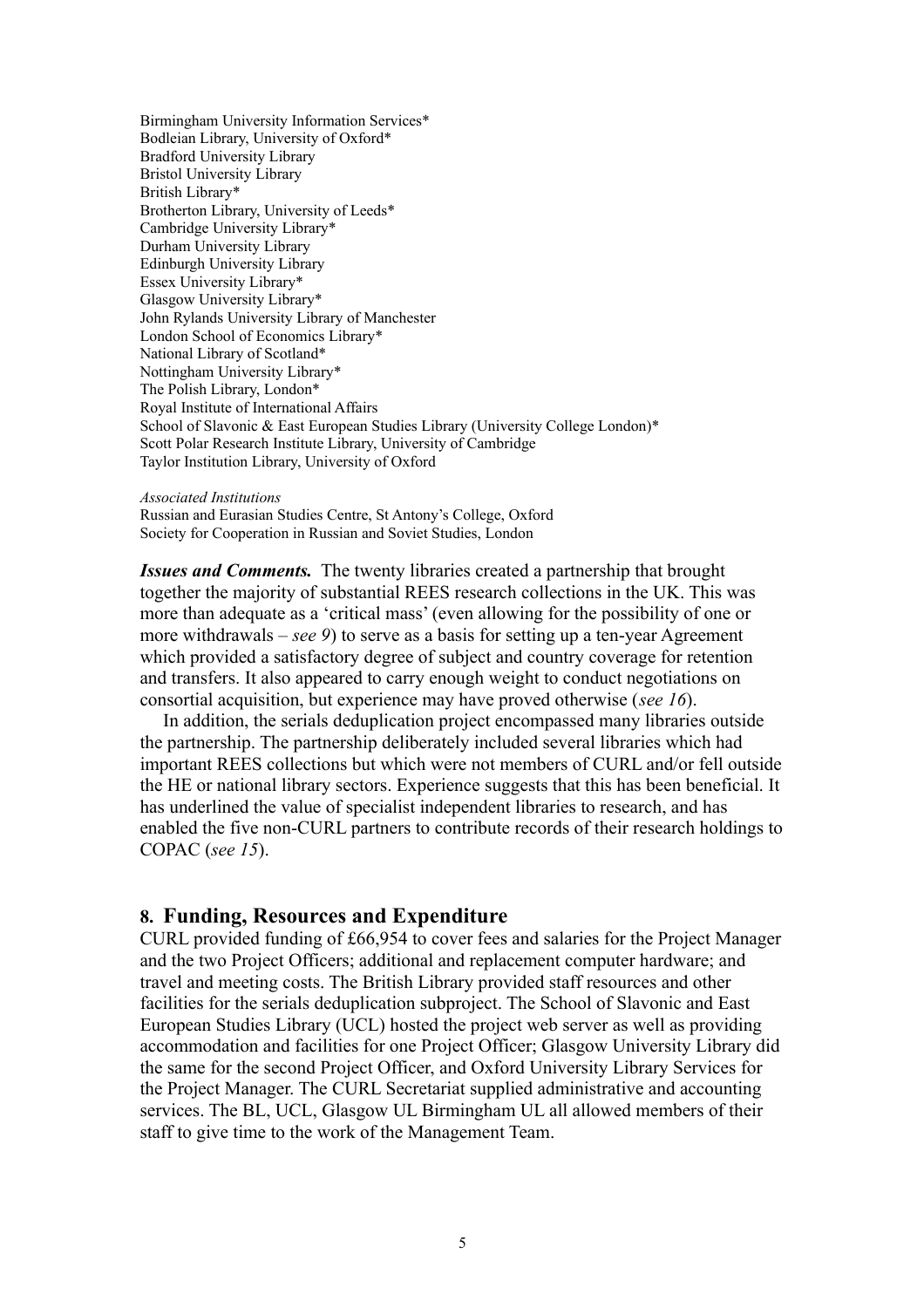- At  $31<sup>st</sup>$  August 2004 an estimated unspent balance of £11,691 remained. This was due primarily to spending on fees and salaries being lower than projected (*see Appendix*). This balance was included in costings for the subsequent Transition period (*see 18*).
- *Issues and Comments.* A project on this scale, combining several distinct approaches to the development of CCM, would have been impossible without the very substantial contributions in kind which several partner libraries added to CURL's sponsorship. One of the main concerns of the Transition Period will be the assessment of CCM costs (including these 'hidden' contributions in kind) in the longer term, in the light of the use made of funding to date (*see 18*).

### **9. The Ten-Year Partnership Agreement and Allocation Scheme**

Following a period of consultations with individual partners and the circulation of four discussion papers, partner representatives met in July 2003 to consider the draft of a ten-year commitment. Detailed planning for a scheme of allocated responsibilities – an essential component to the Agreement – was carried out between September 2003 and January 2004. In February 2004 the final text of the Agreement, together with a draft version of the full allocation scheme, was sent to all partner libraries with an invitation from the Chair of the CURL Board to join the ten-year partnership. By 31st August 2004 all but three of the twenty partner libraries had signed the Agreement. Discussions were still in progress with Durham and Edinburgh ULs, and with Oxford University Library Services regarding the Taylor Institution Library.

 It was clear from the outset that a properly-targeted scheme of commitments for CCM would be impossible without reliable and up-to-date information about libraries' holdings and collecting, and about the research activities that they were supporting. In designing the scheme, the principle of working with the grain of libraries' existing policies and commitments was strictly followed, taking full account of the strong points in existing holdings, current policies on acquisition and retention, present levels of expenditure, and the character of the research being supported. Partners were not asked to increase the existing scale of their acquisitions, nor to extend their acquisition into subjects or areas not covered by their current collecting policies, but to target an element of their existing resources into areas covered by the scheme, and to use the scheme as an enabling framework for making local decisions. The scheme made use of the following factual and quantitative data:

- The subject/country coverage of partner libraries' existing REES stock, including special strengths, updated from the COCOREES collection descriptions.
- The subject/country coverage of partners' current collecting policies for REES, updated from the COCOREES statements, including specialisations and academic levels catered for.
- The volume of current and recent REES acquisitions, including the number of current REES serial titles, as supplied by partner libraries.
- Expenditure on current and recent REES acquisitions, as supplied by partner libraries.
- Libraries' policy statements on retention of stock.
- The profiles of academic research in REES at each partner library's home institution, derived from CoFoR's research mapping exercise (*see 12*).
- Commitments may be reviewed in the light of data from the serials deduplication exercise when available (*see 11*).

*Issues and Comments.* This Agreement, and its associated scheme of commitments, are the first example in the UK of long-term planning for CCM which embraces the great majority of leading research collections in a given field and draws them into a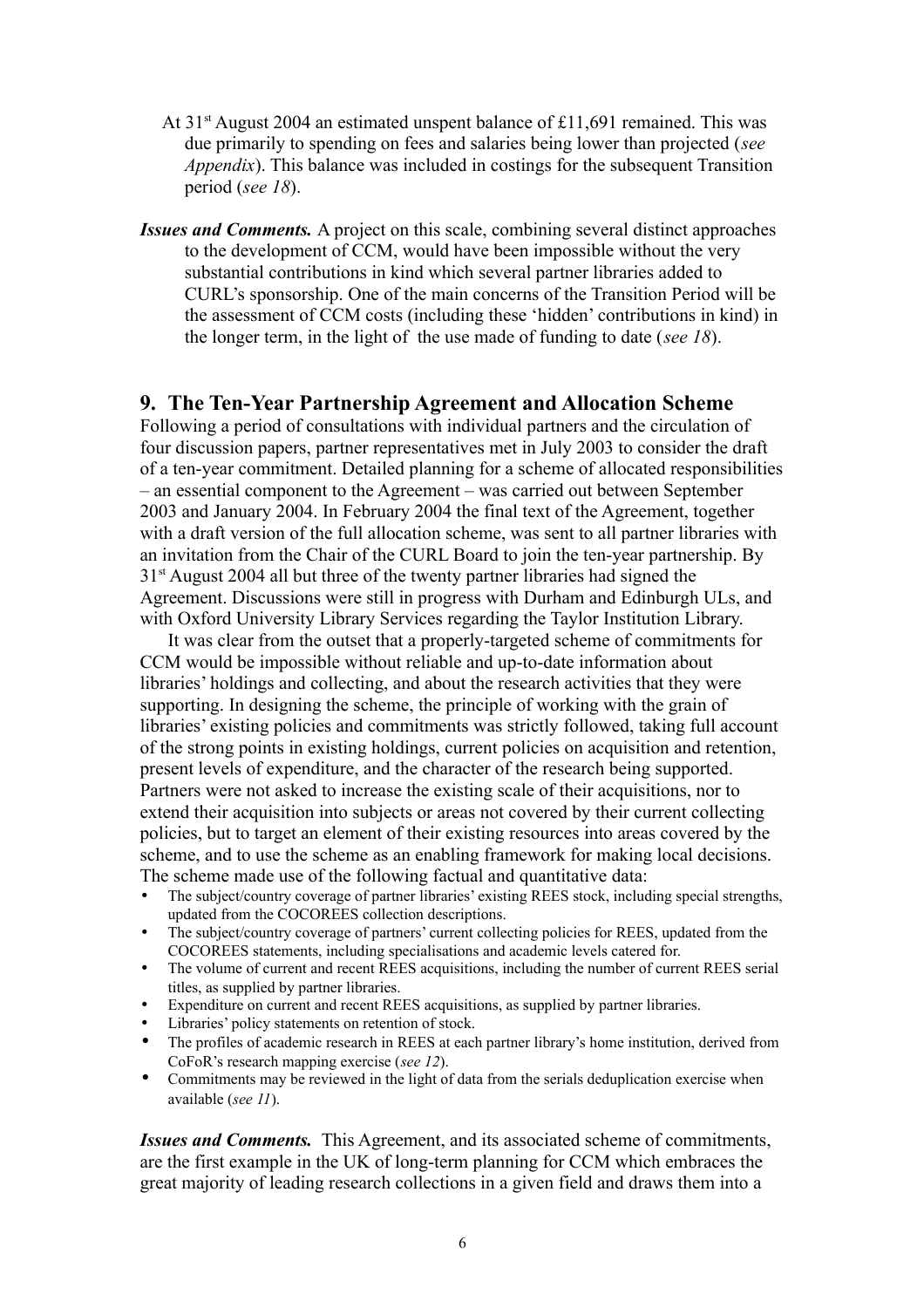set of common undertakings. All the partner libraries signing the Agreement have given undertakings on the retention or planned transfer of REES research materials for the full ten-year period; and all except one have committed themselves to accepting for the same period (subject to agreed safeguards) appropriate research materials in designated fields which other partners may wish to pass on. Six partners have identified one or more fields of research for the targeted buildup of support by transfers.

 On the other hand, while commitments on the maintenance of REES serial subscriptions still await the findings of the deduplication exercise (*see 11*), only twelve partners have so far been prepared to give any formal undertaking to maintain acquisition levels in specified subjects or areas, even for a period shorter than ten years. Given the rapid changes in research direction and uncertainties about longerterm funding, it is not surprising that many libraries are unwilling to risk any apparent rigidities in acquisition that might stand in the way of their responding to the immediate requirements of their home institution; and the future planning of CCM will have to come to terms with partners' priorities in this respect (*see also the General Comments in 19*).

 The Agreement itself provides no additional funding for partner libraries' acquisitions. Each partner library is expected to meet the costs arising from its own commitments to the scheme as an integral part of responsible collection management, and to refer to the scheme when making difficult local decisions about, e.g., cancellations and disposals. Partners will retain in their own budgets any savings made by the operation of the scheme. However, the partnership offers the opportunity, and a large body of data, to identify libraries' needs for special funding in REES, and a platform from which to present cases and support applications to fundholders.

 During the Transition Period the Management Team will consider inviting a further limited number of libraries – identified as holding REES material complementary to the collections of existing partners – to join the Agreement.

#### 10. **Toolkit for Collaborative Collection Management**

The Toolkit, which drew extensively on experience with all aspects of the project, was prepared on the following assumptions:

- That it should lend itself to endorsement by CURL as a standard set of model documents and procedures, subject to consideration and possible amendment by the Resource Management Task Force and the CURL Board.
- That it should give those groups and libraries considering a collaborative collection management scheme a grasp of the principles and policy issues underlying a CCM operation, as well as practical guidance and examples for setting up and running a scheme.
- That it should be designed for dissemination as part of a wider initiative, whether by CURL or RLN, to promote CCM for the support of academic research in the UK.

The Toolkit was submitted for the consideration of the Res Man Task Force on 14<sup>th</sup> September 2004. It is 69 pages long and consists of an Implementation Guide, five model documents (partnership agreement, allocation scheme, collection policy statement, transfer procedures, and terms of reference and job descriptions), and seven sets of Guidance Notes (finance and assessment, research mapping, serials listing and deduplication, collection description, data collection, retention policy, and consortial acquisition). The notes on retention policy draw heavily on the work of the CURL-BL Working Party on Retention (1998-99).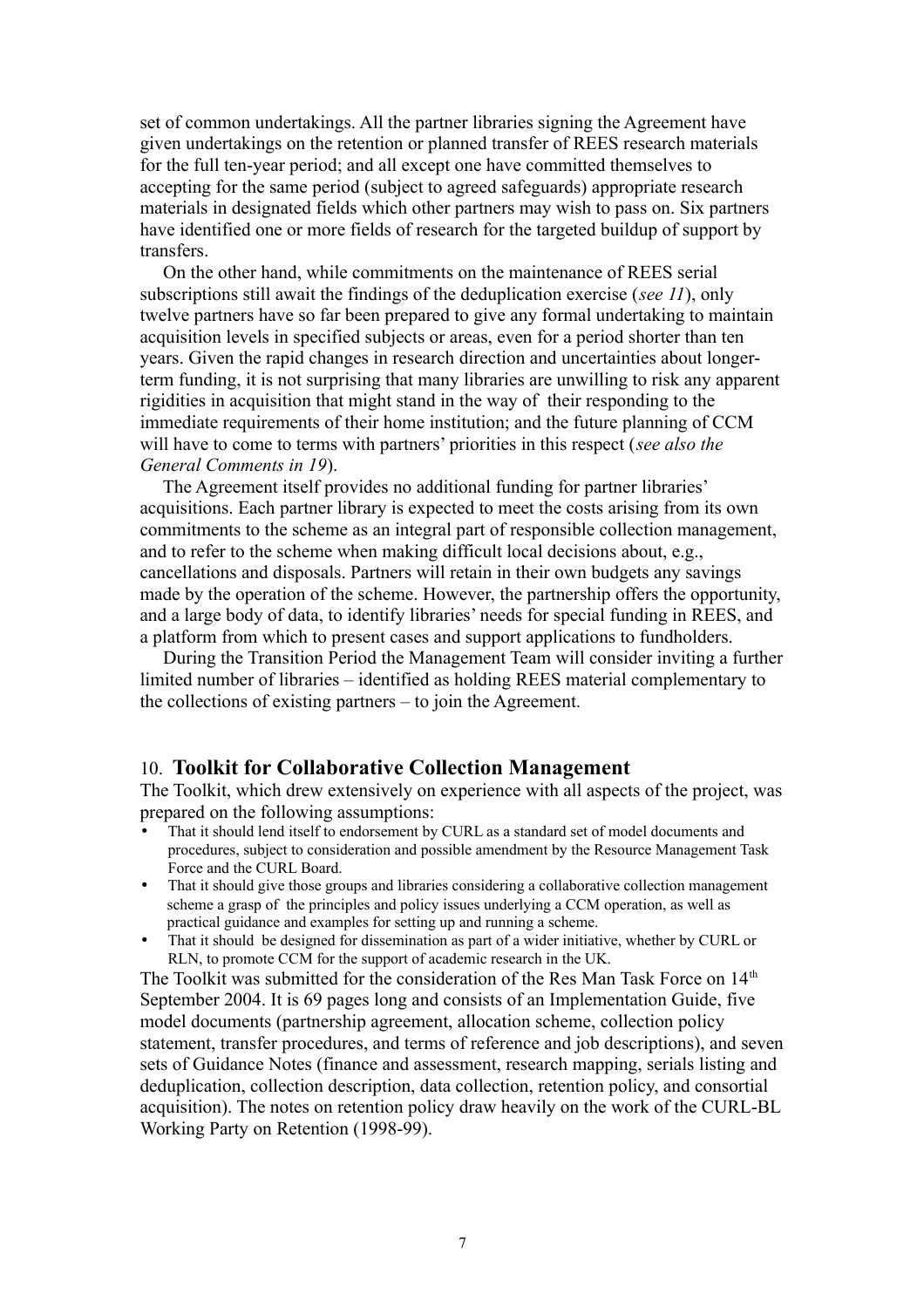*Issues and Comments.* So far as is known, the Toolkit is the first example of an interrelated set of documents designed to initiate and support CCM schemes in research libraries, based on practical experience involving a large number of institutions. There has been a high degree of consensus within the Management Team over the Toolkit's content and presentation, but it will be important for any future use to be monitored and for feedback to be provided. Decisions on any revision, and on the future use of the Toolkit, will of course rest with the Task Force and the CURL Board.

### **11. Serials Listing and Deduplication**

This subproject, managed by Ron Hogg at BL Boston Spa, began by examining mechanisms for identifying duplicates from the REES serials location database compiled by COCOREES<sup>8</sup>. The total number of sets listed in the database is 58,779, representing c. 35,000 titles in 52 UK libraries. Work then turned to producing matching lists for any two (or more) libraries which showed duplication with each other. With 52 contributing libraries, the massive amount of sorting required proved by November 2003 to be very slow and showed up some software problems. By March 2004 an initial listing of unique title holdings was produced, as well as a draft document on deduplication methodology. However, in May 2004 a problem of 'false uniqueness' was identified, caused by duplication within institutions, necessitating manual intervention to eliminate it. This work showed a 'uniqueness level' of 59.85%, meaning that almost 60% of the sets held by the contributing libraries are unique to that library. In September 2004 adequately user-friendly lists of unique holdings were produced. Plans for the Transition Period to July 2005 include the practical application of deduplication methodology on the basis of these listings.

*Issues and Comments.* Experience with this subproject (including the work done previously under COCOREES) has demonstrated the high level of resources needed to prepare an entirely new national serials listing for a major field of study. The editing of data supplied by libraries was deliberately light, but the clearing up of mismatches caused by differences in transliteration schemes and choice of headings necessitated a great deal of manual intervention. While REES may prove to be a fairly extreme case in this respect, it may still be the case that the cost of comparable serial listings for other subjects (which should include the cost of regular updating) will prove to be prohibitive unless they can be sponsored as separate projects or carried out as contributions to a larger national serials record.

# **12. Research Mapping**

The scheme of commitments gave first priority to the strengthening of REES collections directly supporting research in partner libraries' home institutions, especially where special strengths of potential national significance were being developed to underpin local academic initiatives. This approach was intended to gain maximum credibility with researchers as well as approval, support and input from our academic advisors in BASEES. It required a detailed awareness of universities' current research activity as well as of libraries' holdings and collecting policies. The project therefore included a research mapping exercise to gather information on REES research throughout the UK, and to report on the value of the findings and the effectiveness of the techniques used.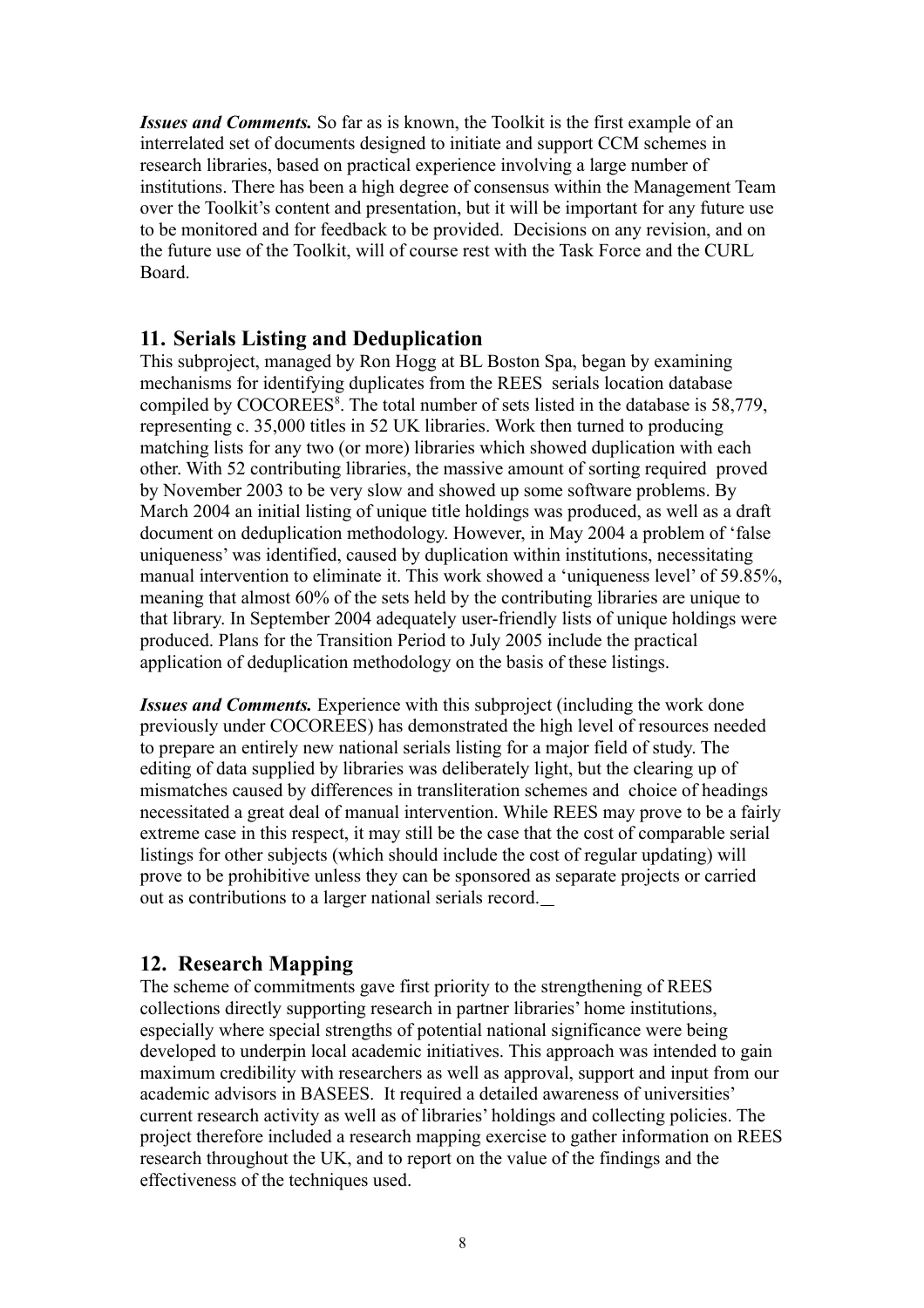The exercise had the enthusiastic support of BASEES, which arranged an e-mailed questionnaire to their members (who include most academic REES researchers in the UK) in February 2003. This was supplemented by a thorough trawl of university and department websites as well as of published reference works, most of it carried out by the Project Officer in Glasgow, Vera MacKay. The result is thought to be the most comprehensive survey of British research in REES ever produced, with information from nearly 100 institutions on research projects, departmental structures, staffing and postgraduate programmes. Besides proving to be a vital input to CoFoR's CCM scheme, the survey's findings helped to support BASEES' successful application to the Arts and Humanities Research Board (AHRB) for ring-fenced doctoral funding for REES. BASEES has invited CoFoR to submit proposals for further collaboration on research mapping (*See 18*). The project's experience has been extensively drawn on in producing a detailed Guidance Note for the Toolkit.

*Issues and Comments.* The project has again been first in the field with a research mapping exercise set up to inform a CCM scheme of commitments. The highly varied subject-matter and wide distribution of REES research in the UK made data collection a time-consuming process, generating a database recording over 800 distinct research topics in nearly 100 institutions. Mapping research in all relevant UK institutions, rather than in those of partner libraries only, secured a much fuller picture of the national research effort and identified further potential partner libraries. The information enabled libraries' CCM commitments to be selected and adjusted with a much greater degree of precision and confidence than would otherwise have been possible.

 Experimental work was done during 2003 by VMcK and AK, under GW's direction, on the feasibility of showing the effectiveness of library support for research by relating the research mapping findings to the existing COCOREES collection descriptions within a single database. This proved unproductive, principally because the level of detail in collection descriptions was too broad, and the range of subject headings too limited, to be linked accurately to the research map.

#### **13. Monitoring, Costs and Benefits**

An essential component of CURL-CoFoR has been the development of procedures to monitor the effects of the Partnership Agreement in terms of costs, savings and other benefits, in a form applicable to other CCM schemes. A range of cost and benefit elements has been identified, and the Agreement commits partner libraries and the scheme management to providing the necessary data in a standard format, covering:

- *Costs:* startup planning and implementation; administration, monitoring and review over life of scheme; planning, creation and maintenance of supporting databases; costs of transferring material under the scheme.
- *Savings and other benefits:* savings from purchases no longer made; reduction in cost of purchases achieved by consortial negotiation; reduction in overheads due to giving up collection and/or retention responsibilities; protection against loss of unique research material from the UK; new purchases made possible by savings achieved; access to new resources gained through consortial negotiation; improved awareness of location and nature of research resources.

The monitoring procedures will be implemented during the Transition Period, as the Agreement comes into effect, and will be reported on at the end of that period. The project's work on this to date has been incorporated into Toolkit Item 7, Finance and Assessment Guidance Notes.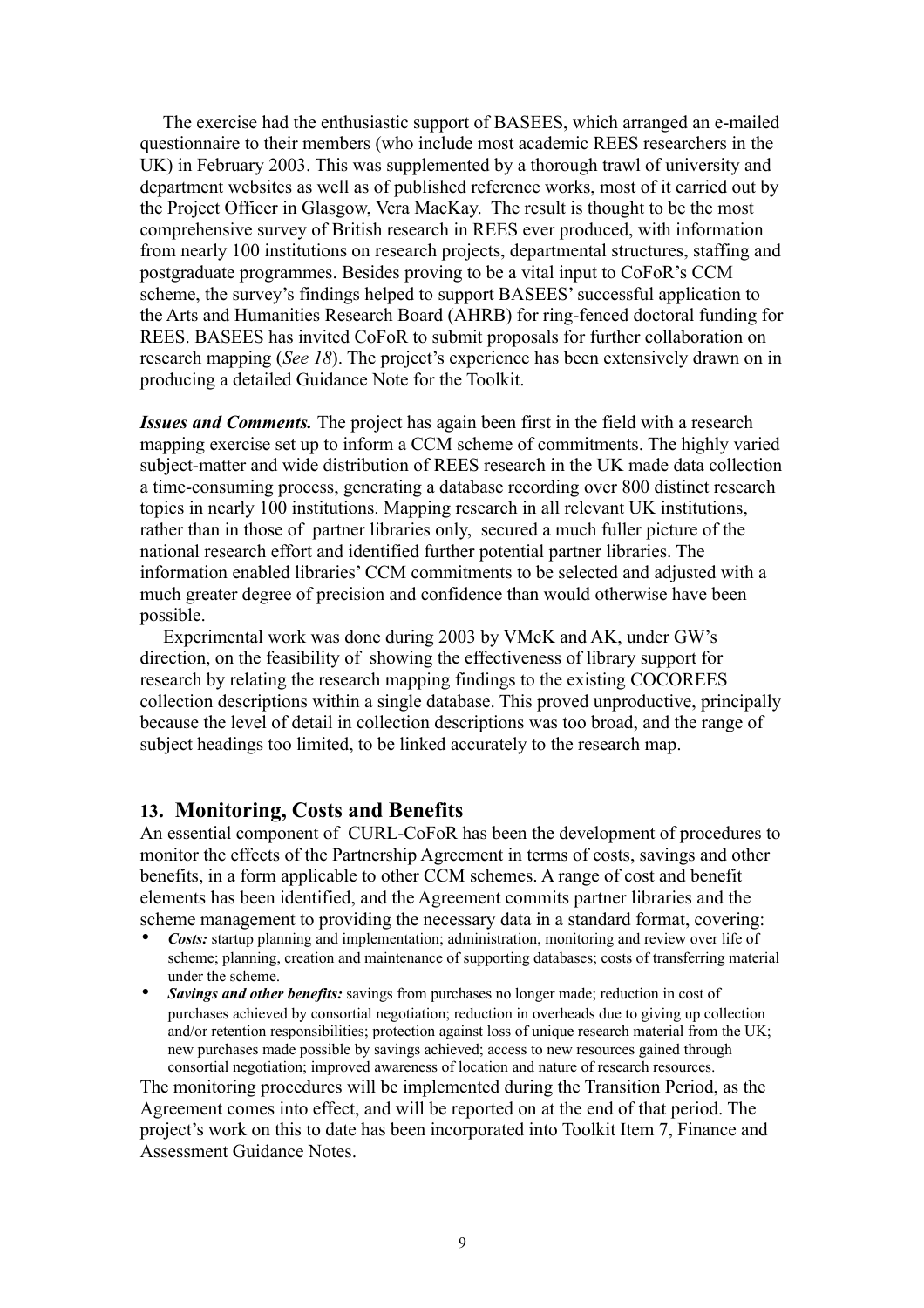*Issues and Comments.* The findings from these procedures will be crucial in evaluating the viability of CCM in the longer term and in judging the applicability of the procedures developed by CoFoR to other subjects. Implementation is central to the work planned for the Transition Period (*see 18*).

### 14. **IT Infrastructure and Website**

The project was committed to maintaining the former COCOREES website as a service for REES researchers as well as a communication and reference tool for partner libraries and the Management Team. Design changes were made to reflect the new name and sponsor, and project news and a document archive were added to the existing databases (collection descriptions, serial locations and the National Desiderata List). Slow search times caused concern, and by June 2004 Alex Kovalenko had successfully migrated the databases to new MYSQL relational database software using PHP programming language, making searching much faster and allowing easier updating. A new web server, included in the project budget, was acquired and installed in September 2004.

 The site was made available for other relevant resources, and in June 2004 it became host to the BL's new listings of its Russian and Polish 'alternative' and independent press holdings, a total of 3,169 titles. Data for other partner libraries, notably SSEES and the Bodleian, will follow.

*Issues and Comments.* The project confirmed that it is essential for CCM software to conform to common standards in order to allow interoperability with other systems and the export of data in multiple formats.

 Throughout the project the site was serving two distinct constituencies – academic researchers concerned with data on collections and holdings; and librarians looking for documentation on CoFoR and CCM generally. The Management Team will be consulting COSEELIS and BASEES during the Transition Period to consider the possible separation of these functions (perhaps through utilisation of the COSEELIS website), and to prepare recommendations on the future of the site.

### **15. COPAC Access**

The project represented specialist libraries' concerns, as well as researchers' interests, in raising the question of opening COPAC to the research holdings of non-CURL member libraries. After the CURL Board agreed to this in principle early in 2004, all five non-CURL partners in CoFoR expressed an interest in contributing records to COPAC. MIMAS has agreed to upload the data, with the costs to be covered by CURL.

*Issues and Comments.* This action illustrates the utility of a subject- or areaspecialised CCM scheme as a channel for articulating its partners' common interests and as a platform from which action can be taken to pursue them.

### **16. National Desiderata List and Consortial Acquisition**

After consultation with partner libraries, and drawing on the findings of the research mapping email shot (*see 12*), a shortlist of nine high-priority research resources was compiled from the 59 products on the COCOREES National Desiderata List.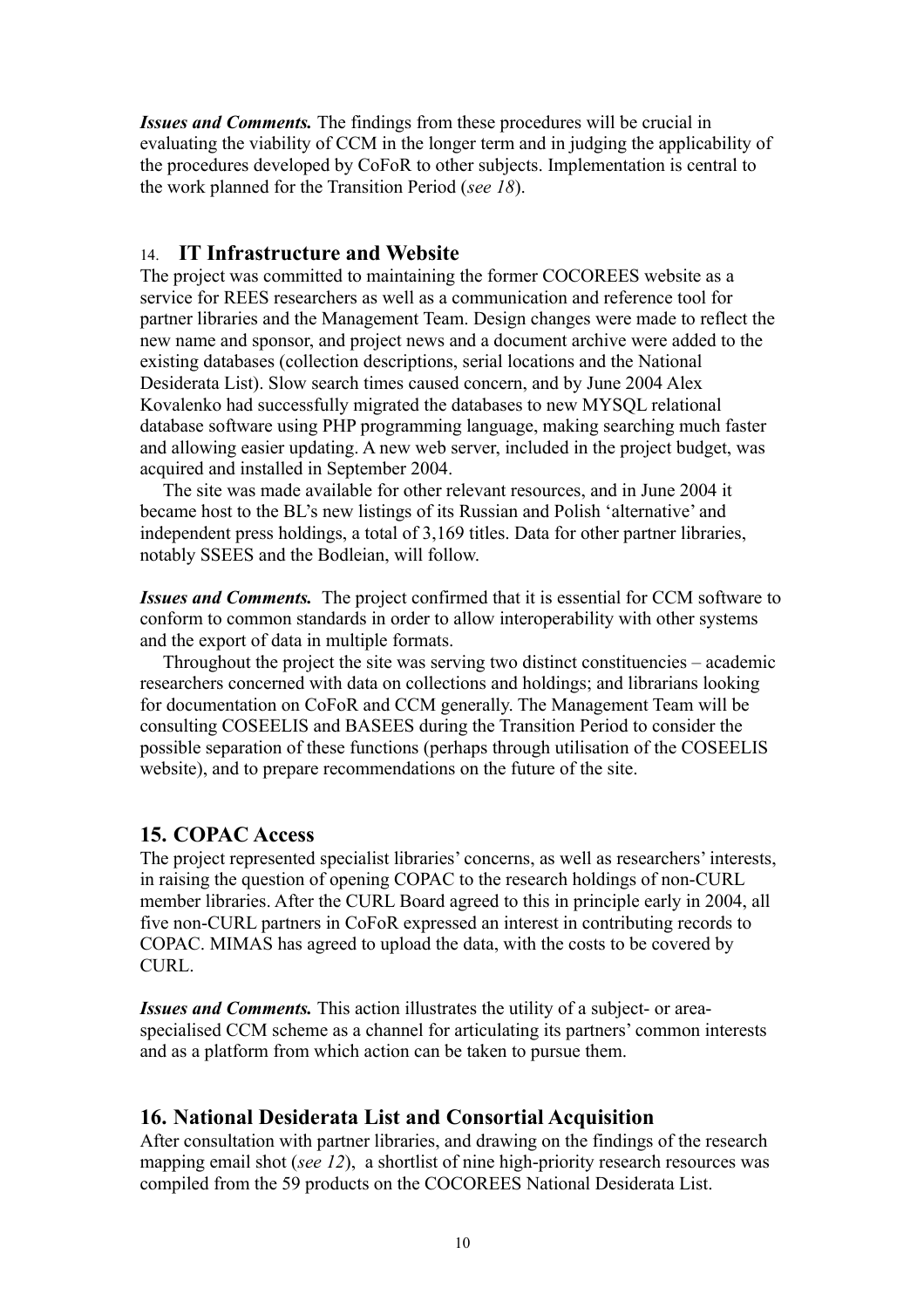Exploratory negotiations were begun with ProQuest and Thomson Gale in April 2003, and resulted in proposals which were put to partners but found no response; nor did a revised proposal from Thomson Gale in December 2003. Proposals from East View were circulated and discussed with their representative in June 2004, and some of these are now being taken up by individual partner libraries.

*Issues and Comments.* The limited takeup of suppliers' proposals is probably due to a combination of factors, of which the principal are:

- Only a minority of partners can in present financial circumstances afford to participate in the acquisition of major research resources, even at discounted prices.
- In some cases at least, suppliers' offers have translated into prices no lower than individual libraries are already paying.
- The administrative costs of switching suppliers may outweigh any savings made on subscription rates.

The National Desiderata List will be updated during the Transition Period, and partners will be consulted over a revised shortlist as a basis for further approaches to suppliers. It should be noted that such approaches are not intended as substitutes for JISC's negotiations with e-publishers under its Collections programme, but as a specialised complement to it. JISC has confirmed its willingness to consider recommendations from CoFoR for products to be included in the programme.

# **17. Publicity**

Accounts of the project have been published as follows:

- Gregory Walker, 'CURL-CoFoR: Tooling up for Collaborative Collection Management', *ASSIGNation*, 20(4), July 2003, pp. 41-43.
- Gregory Walker and Jan Wilkinson, 'A Toolkit for Collaborative Collection Management', *New Review of Academic Librarianship*, 9, 2003, pp. 59-69.
- Gregory Walker, 'Give Us the Tools', *Against the Grain*, 16(3), June 2004, pp. 18-24.
- Ron Hogg, article on CoFoR for the Russian journal *Bibliografiia*, forthcoming 2005.

Reports on progress have also been placed in the newsletters of BASEES and COSEELIS.

# 18. **Exit Strategy and Transition Period**

In July 2004 the Management Team, with the support of the Res Man Task Force, recommended an exit strategy to the CURL Board. This envisaged a level of ongoing support to maintain the momentum of work on CCM, pending the emergence of a clearer picture of the roles of the RLN and CURL in national provision and collaboration. The Board agreed continue its support of CCM activity in the following areas for a further 11 months to  $31<sup>st</sup>$  July 2005:

- 1. Administration and monitoring of the CoFoR-REES partnership agreement to ensure its effective implementation;
- 2. Establishment of recurrent costs and longer-term assessment of benefits;
- 3. Technical support and maintenance for the server hosting the serials and collection description databases, collection management information, research mapping data and project documents;
- 4. Administration and maintenance of the REES serials listings which underpin CoFoR's retention, de-duplication and transfer operations;
- 5. Updating the research mapping data to allow adaptation of the scheme's coverage to changes in the subject-matter and location of research. BASEES has invited proposals from CoFoR for collaboration on this.

The CoFoR staff for this period has been reduced to a part-time Administrator (Gregory Walker in Oxford) and a part-time Technical Support Officer (Alex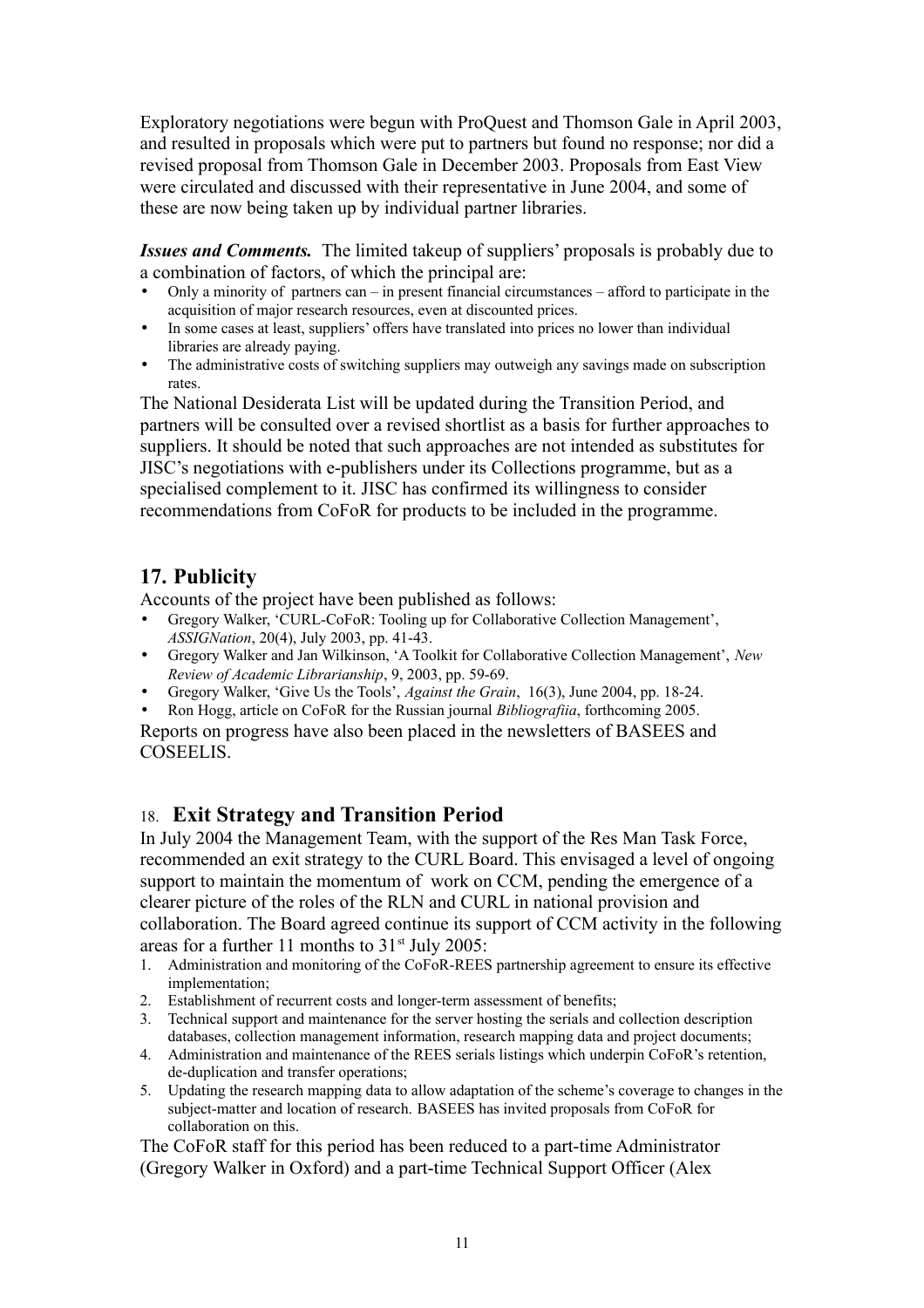Kovalenko at UCL). The Management Team and the existing professional and academic advisory bodies remain in being. Support from the BL, SSEES(UCL), Glasgow, Birmingham and Oxford, has been generously extended for this period.

### **19. General Comments**

The RSLP report on barriers to resource sharing<sup>2</sup> defines 'deep resource sharing' as joint working in which institutional autonomy in provision is to some extent surrendered, and which involves some degree of risk – 'risk' being understood as the extent of one library's dependence on one or more other libraries to provide resources for which it would otherwise have to take responsibility itself.

The CoFoR-REES Agreement enables, but does not impose, deep resource sharing in this sense. On the strength of other partners' undertakings and subject to its own assigned commitments, a library can decide, but is not obliged, to transfer or discard material, to cancel subscriptions or to stop collecting in fields of its choice. The Agreement does not claim primacy over a library's obligations towards the research effort of its home institution; but CoFoR is the first CCM scheme systematically to tap into and correlate multiple sources of hard data, so that commitments match and reinforce individual libraries' strengths and collecting policies.

 The project's experience to date shows that it is possible to construct a subject- or area-based CCM scheme and present it in a form that convinces the largest research libraries in the country to sign up to it for the long term. Further, in devising the Toolkit, CoFoR has looked beyond the specifics of a single field of study to a more general application of CCM practices as national policy on library support for research takes on a more definite form.

### **20. Acknowledgements**

The project owes much of its success to the work of its staff: Gregory Walker, Alex Kovalenko, Vera MacKay and Katia Rogatchevskaia. The Management Team gratefully acknowledges the support and advice given by CURL's Board, its Resource Management Task Force and its Secretariat; and the staff time and other resources in kind contributed by partner libraries. Our thanks are also due to Ann Chapman at Collection Description Focus (UKOLN) for help over collection description standards; to the British Library's Contracts Section for advice on the wording of the Partnership Agreement; and to BASEES's Information Officer, Dr Birgit Beumers, for her work on the research mapping exercise.

#### **References**

- 1. Research Support Libraries Group, *Final Report.* 2003. (The report mentions CURL's initiative in setting up CoFoR on pp. 37-38.)
- 2. *Barriers to Resource Sharing among Higher Education Libraries. A Report to the RSLP.* 2002.
- 3. Gregory Walker, *Collection-Level Resource Guidance for Research in Russian and East European Studies.* February 2000.
- 4. Ron Hogg, *Specialised Listings of Research Material in Russian and East European Studies.* March 2000.
- 5. Lesley Pitman, Tania Konn, Roman Hobler, Katia Rogatchevskaia, *A Unified Search Interface for Research Resources in Russian and East European Studies.* September 2000.
- 6. Gregory Walker, *Collaborative Collection Management Initiatives for Russian and East European Studies.* July 2001.
- 7. Collaborative Collection Management Project for Russian and East European Studies